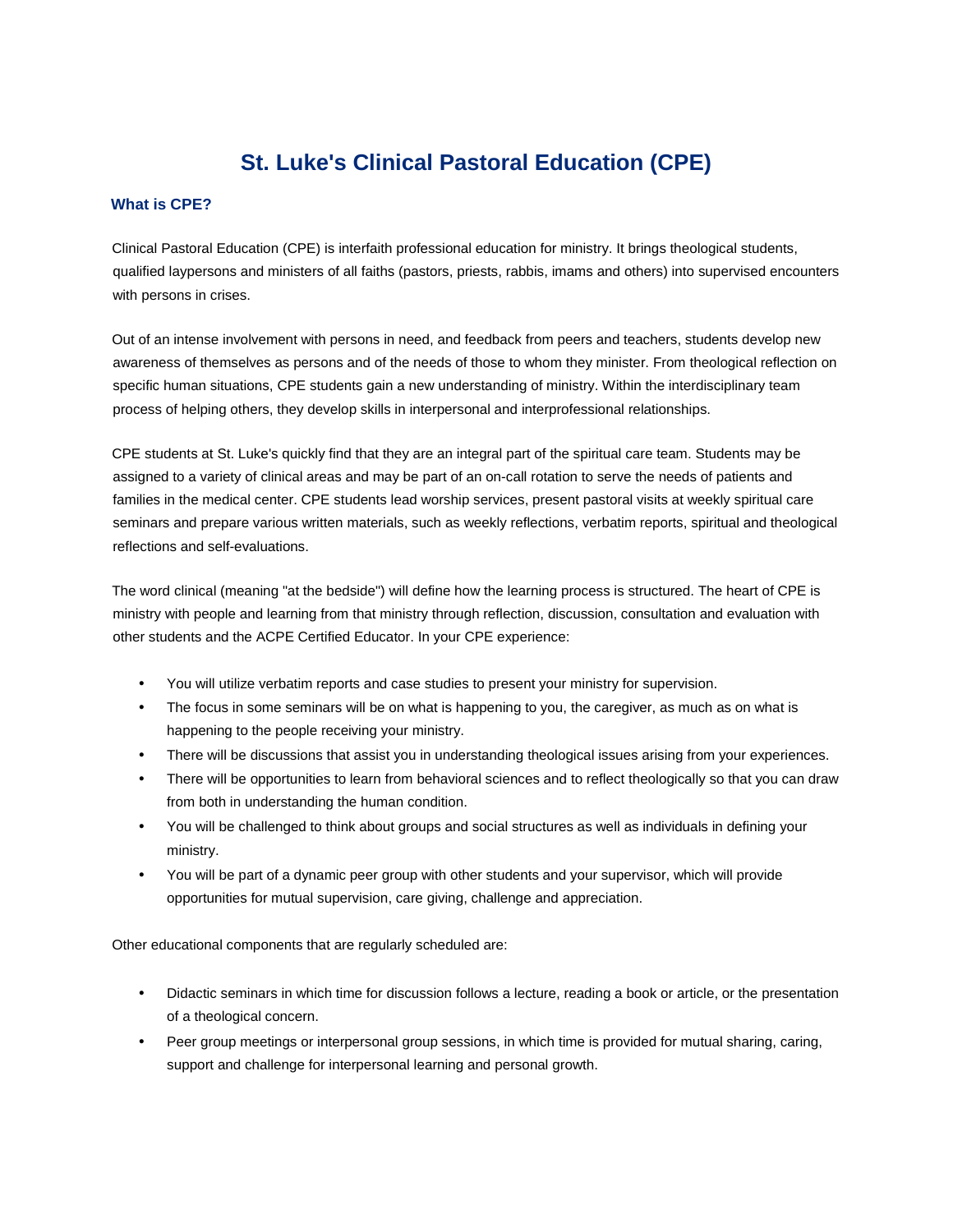- Individual conferences with the supervisor that set aside time for the professional, personal and/or interpersonal issues of your choice.
- Worship or sharing occasions that provide opportunity for spiritual nurture and creativity as well as education in creating and leading meaningful, inclusive, interfaith worship services.
- Field trips, educational conferences and clinical observations.
- Evaluation experiences with your peers and supervisor.

You will discover that the CPE schedule requires an active investment and also provides times for sharing, reflection, and camaraderie.

#### **Supporting Networks**

A Professional Advisory Council consisting of health professionals and community faith leaders supports the program of St. Luke's CPE Center. In addition to the ACPE Certified Educator and staff of the Department of Spiritual Care Services, professional persons from throughout the medical complex and the community contribute directly to the teaching program. A strong spirit of ecumenical and interfaith cooperation and support for St. Luke's CPE Program within the Treasure Valley provides a rich environment for ministries of pastoral care.

# **St. Luke's Clinical Pastoral Education Center**

#### **A. The Center**

St. Luke's Clinical Pastoral Education Center is a program of the Department of Spiritual Care Services at St. Luke's Regional Medical Center. It is accredited by the Association for Clinical Pastoral Education (www.acpe.edu, One West Court Square, Suite 325, Decatur, GA 30030, 404-320-1472, acpe@acpe.edu) to offer Level I, Level II, and Supervisory CPE. The setting for St. Luke's CPE Center is the medical facilities of St. Luke's Health System.

St. Luke's is Idaho's largest healthcare provider and the only locally governed, Idaho-based, not-for-profit health system, with a network of nine medical centers, the state's only Children's Hospital and more than 70 outpatient centers and clinics serving people throughout southern Idaho, eastern Oregon and northern Nevada.

St. Luke's more than 10,000 employees, 1,100-member medical staff and 850 volunteers are committed to delivering the highest quality care to those in medical need, regardless of their ability to pay. With a mission "to improve the health of people in our region," St. Luke's provides hundreds of millions in community benefit annually. The hospitals of St. Luke's have earned numerous national awards and recognition for excellence in patient care.

The CPE program operates out of St. Luke's Regional Medical Center in Boise. Students are currently placed in the following facilities for clinical work:

- **St. Luke's Boise Medical Center,** our 430-bed downtown Boise tertiary medical center, is recognized as the region's leader in heart and vascular, oncology, and women's and children's healthcare. Other major services include inpatient and outpatient surgery, 24-hour emergency services, palliative care, diagnostic imaging, childbirth services and epilepsy care. St. Luke's Boise and Meridian Medical Centers, St. Luke's MSTI clinics, and all St. Luke's physician clinics in the Treasure Valley have received Magnet recognition, the gold standard for nursing excellence. St. Luke's Boise is Idaho's largest health care provider and the flagship hospital of St. Luke's Health System.
- **St. Luke's Children's Hospital**, part of St. Luke's Boise, is Idaho's only children's hospital, with more than 150 pediatricians and pediatric specialists and a staff of over 400 nurses, therapists and other pediatric caregivers. Inpatient facilities include a 33-bed Pediatric Unit and a 64-bed Neonatal ICU. A 13-bed Pediatric ICU provides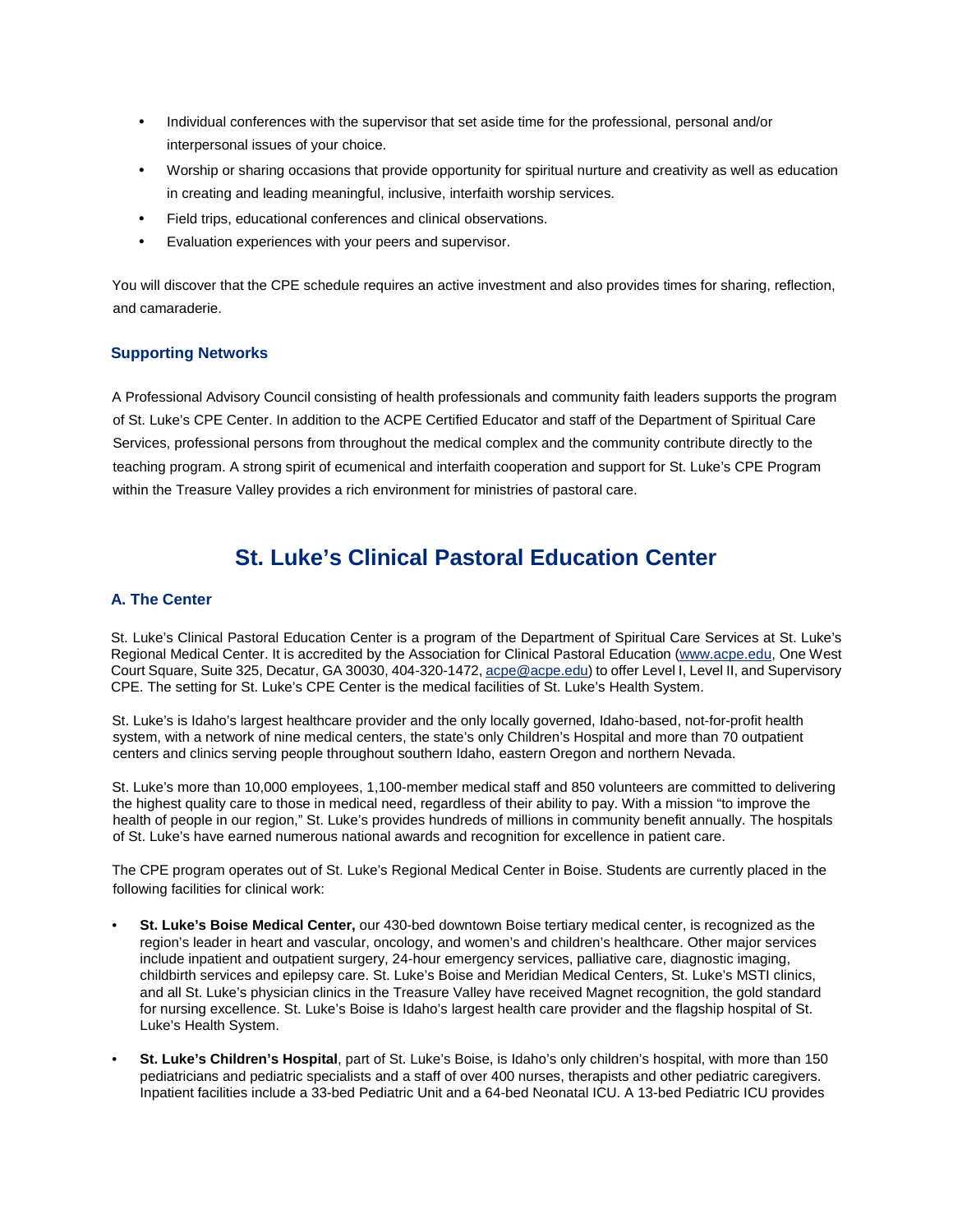intensive medical and surgical treatment and recovery for children with an array of high-risk illnesses and surgeries. The Children's Hospital provides expert care to critically and chronically ill infants, children and teens. These patients are routinely referred to St. Luke's from a multi-state region for a variety of services including heart surgery, cancer treatment, orthopedics, neurology and neurosurgery, newborn intensive care, rare infectious diseases and evaluation for alleged abuse.

- **St. Luke's Meridian Medical Center,** a 174-bed hospital in the rapidly growing city of Meridian (ten miles west of Boise), is home to the busiest emergency department in the state. St. Luke's Meridian provides inpatient and outpatient surgery, mother-baby services, diagnostic services, cancer treatment, palliative care, critical care and a chest pain center.
- **St. Luke's Nampa Medical Center**, approximately 25 miles west of Boise, features an 87-bed hospital, a fullyequipped 15-bed emergency department and other medical services and physician clinics.
- **St. Luke's/Elks Rehabilitation Hospital** is located three blocks north of St. Luke's Boise Medical Center, serving patients recovering from neurologic and orthopedic conditions.
- **St. Luke's Mountain States Tumor Institute (MSTI)** cares for thousands of patients every year at cancer clinics in Boise, Fruitland, Meridian, Nampa, and Twin Falls; eight Breast Cancer Detection Centers; two diagnostic breast-imaging sites and a mobile mammography coach that travels throughout southern and central Idaho and eastern Oregon. St. Luke's MSTI is a nationally recognized leader in cancer research and home to Idaho's only cancer treatment center for children, federally sponsored center for hemophilia, and blood and marrow transplant program. CPE students may be placed in the Boise and Meridian MSTI clinics one day per week.
- Students may also be placed with **St. Luke's Hospice** in the Treasure Valley area one day per week. Hospice care provides medical services, emotional support and spiritual resources for people who are in the late stages of an incurable illness, such as cancer or Alzheimer's disease. Hospice care also helps family members manage the practical details, emotional challenges and spiritual needs of caring for a dying loved one.

Other hospitals in the St. Luke's system are listed below. There is currently no CPE presence in these facilities.

**St. Luke's Magic Valley Medical Center**, in Twin Falls, Idaho, is a 224-bed state-of-the-art healthcare facility that serves southern Idaho and northern Nevada. St. Luke's Magic Valley provides inpatient and outpatient surgery, inpatient rehabilitation, 24-hour emergency services, cancer treatment, imaging, psychiatric and addiction services, and women's and children's healthcare.

**St. Luke's Wood River Medical Center** is a 25-bed critical-access hospital in Ketchum, Idaho in the Sun Valley area. The hospital provides 24-hour emergency services, emergency pediatrics, inpatient and outpatient surgery, medical/surgical units, advanced cardiac life support, sexual assault evidence collection, diagnostic imaging, maternal and childbirth services, physical and occupational therapy, and outpatient infusion services.

**St. Luke's Jerome Medical Center** is a 25-bed critical access hospital in the Magic Valley with a 24-hour emergency department, OB/GYN services, family medicine, geriatric care, disease prevention and wellness services.

**St. Luke's McCall Medical Center** is a 15-bed community hospital in the central Idaho mountains, located about 100 miles north of Boise. The hospital provides 24-hour emergency services, inpatient and outpatient care, orthopedics, surgical care, maternal and childbirth services, sleep medicine and hospice care.

**St. Luke's Elmore Medical Center** is a 25-bed critical access hospital about 40 miles east of Boise that provides 24 hour emergency services, lab and imaging services, family birthing suites, inpatient acute care, outpatient clinics and services, respiratory therapy and a long-term care unit.

**St. Luke's Eagle Medical Plaza** provides urgent care and a variety of other services to the west Treasure Valley.

**St. Luke's Fruitland Medical Plaza** has a 24-hour emergency department as well as a variety of other medical services serving the Fruitland community 60 miles northwest of Boise.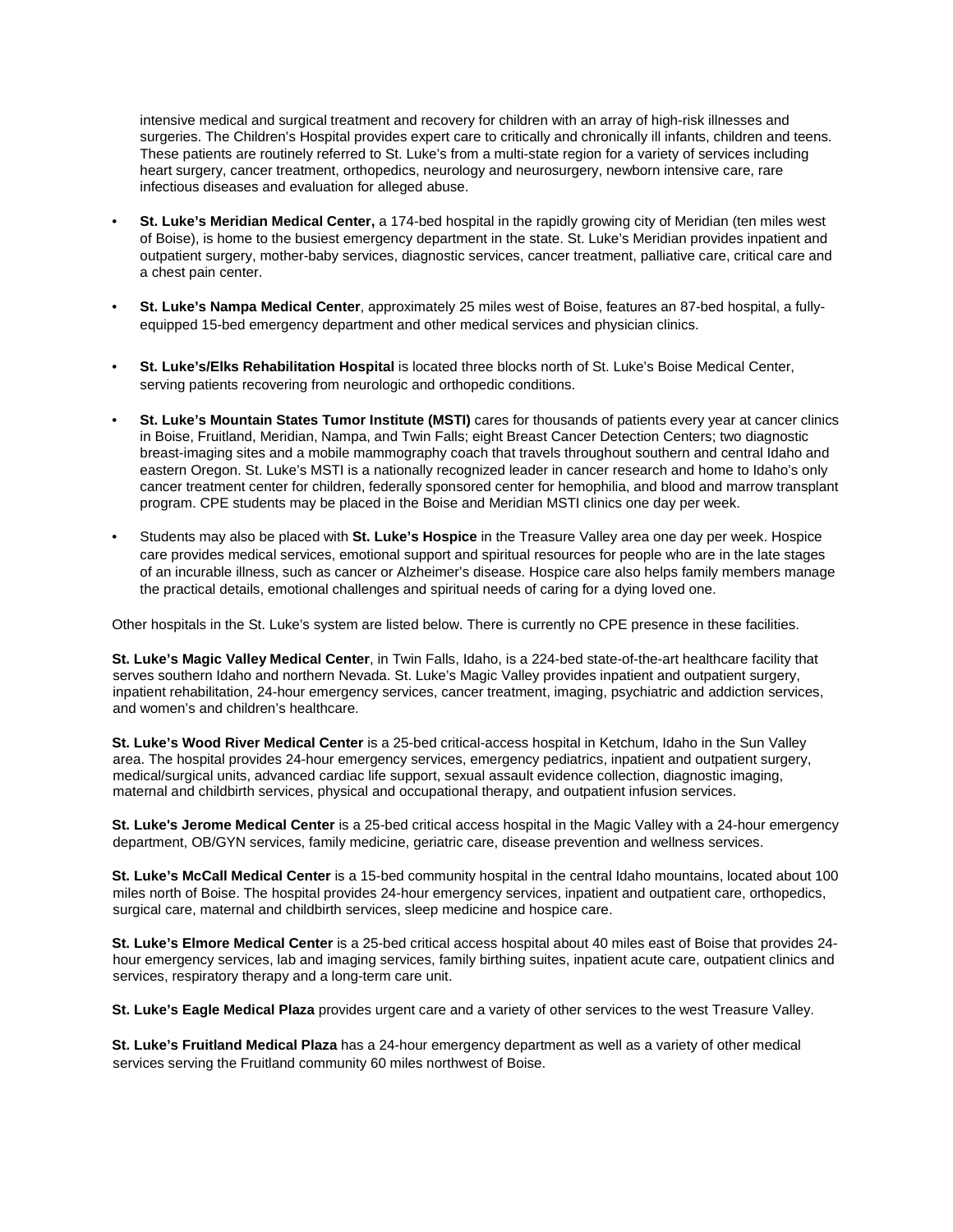St. Luke's provides a model program of quality care for all persons regardless of ability to pay. Our nursing staff practices coordinated patient care and the needs of patients and family are always the primary focus of concern. We are committed to a philosophy of maintaining quality through efficient management. We are led by a strong Board of Directors – dedicated, highly qualified persons drawn from the community and administrative staff.

The tradition of religious and spiritual values at St. Luke's was strengthened in 1973 when the Department of Spiritual Care Services, which included a Clinical Pastoral Education program, was established at St. Luke's. Students from many faiths and denominations, consisting of laypersons, seminarians and ordained ministers, have participated in CPE at the St. Luke's CPE Center.

Staff chaplains of the Department of Spiritual Care Services enhance the ecumenical and interfaith values of our Center and are available to the CPE program. Staff chaplains are important resource persons for students; they function as mentors in the CPE training process by providing support and training on students' assigned units and teaching seminars in their fields of specialty. They are available to students for feedback regarding clinical questions and concerns, acting as resource people for students interested in developing particular clinical sub-specialties. They also deal with students' immediate concerns brought to the forefront by their clinical experiences and help students to integrate theoretical and practical aspects of ministry.

# **B. The CPE Program**

- **Summer Unit:** An intensive full time 11-week unit of Level I and/or Level II CPE. (See Summer CPE Program description below.)
- **Year-long (Residency) Program:** A four-unit program of Level I & Level II CPE beginning in June of each year. (See Year-long Student Program description below.)
- **Supervisory CPE:** St. Luke's is an accredited Supervisory CPE Center. If interested, please call (208) 381- 2100 for information.

# **C. Application**

The CPE application form can be downloaded from this website or from www.acpe.edu. For further information, please contact: Rev. Jackie Kelly, ACPE Certified Educator

> St. Luke's CPE Center 190 East Bannock Street Boise, ID 83712 Phone: (208) 381-2100 Email: kellyj@slhs.org

#### **D. Admission to Program**

Admission is based on:

- 1. A completed ACPE application with application fee.
- 2. An admission interview with a qualified interviewer. A personal interview at St. Luke's CPE Center is preferred.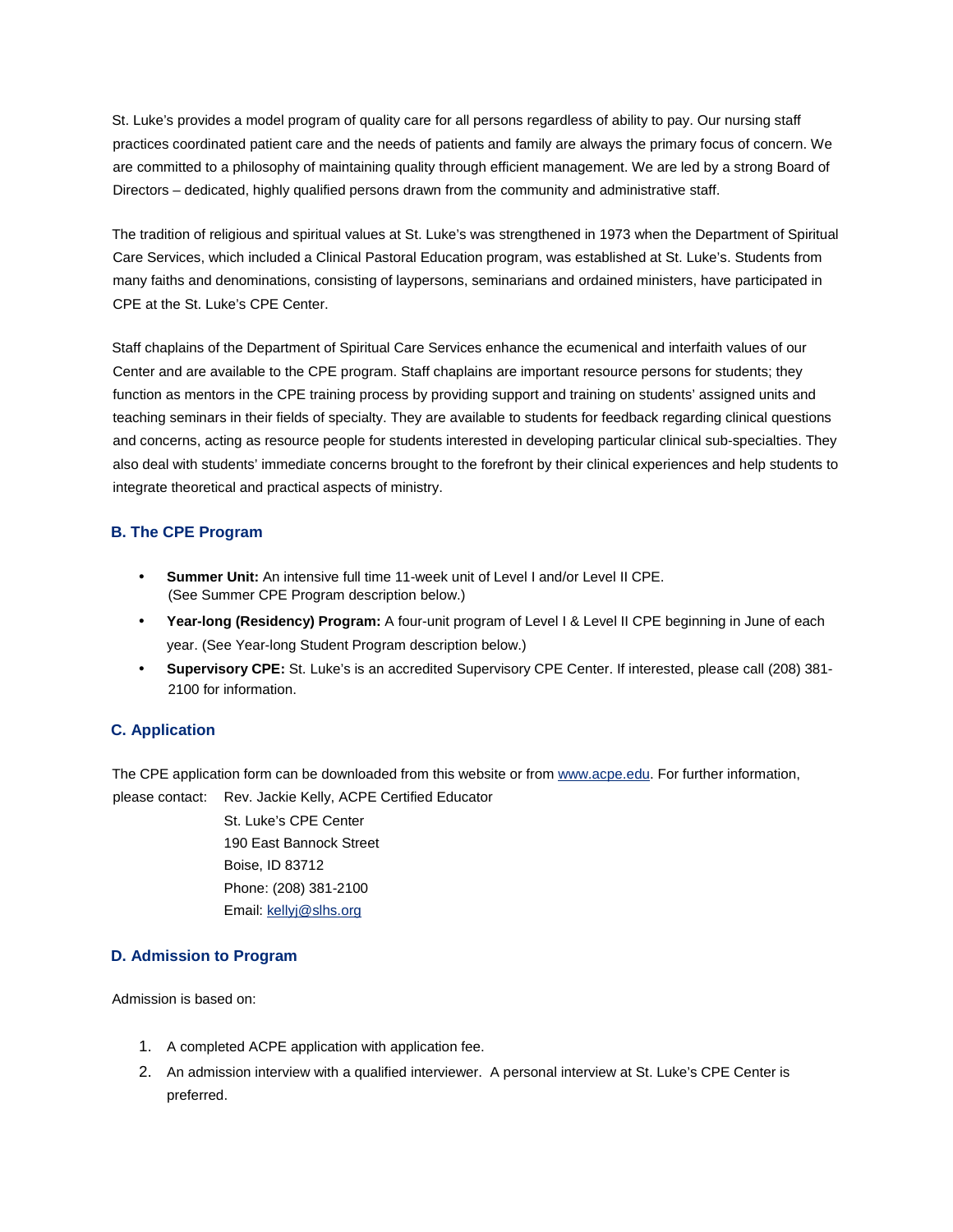- 3. A Bachelor's degree from a recognized accredited college or university, or equivalent experience will be considered in lieu of a degree.
- 4. Active participation and membership in good standing in a recognized faith community.
- 5. A Master of Divinity or equivalent from an accredited seminary is preferred, or currently actively enrolled in a Master of Divinity program or equivalent through an accredited seminary.
- 6. For Year-long applicants, successful completion of a previous unit of CPE is preferred.
- 7. A proven aptitude for interpersonal work, sound mental/emotional health, and the ability to minister in a cross-cultural, interfaith setting.

## **E. St. Luke's Staff**

In its Spiritual Care Department, St. Luke's employs more than a dozen staff chaplains, one Spiritual Care Manager and one ACPE Certified Educator. Board-certified staff chaplains serve as mentors for CPE students.

## **F. National/Regional Offices**

• ACPE Executive Director Association for Clinical Pastoral Education, Inc. One West Court Square, Suite 325 Decatur, GA 30030 (404) 320-1472 acpe@acpe.edu

# **Year-long Student (Resident) Program Description**

#### **A. Certification of Training**

Successful completion of a minimum of 1600 hours of supervised learning will provide participating students with credit for four units of Level I and/or Level II CPE. According to the Standards of ACPE (Standards can be found at www.acpe.edu), a unit of training is at least 400 hours, combining no less than 100 hours of structured group and individual education with supervised clinical practice in ministry.

#### **B. Time Structure of Program**

- 1. Twelve consecutive months, beginning the first full week of June and continuing through May of the following year.
- 2. The student will work assigned shifts in the Medical Center for a total 40 hours each week including class time. Students are expected to do rounds and respond to emergency calls in the medical center during their assigned shifts. Students also share overnight and weekend on-call rotation with the staff chaplains.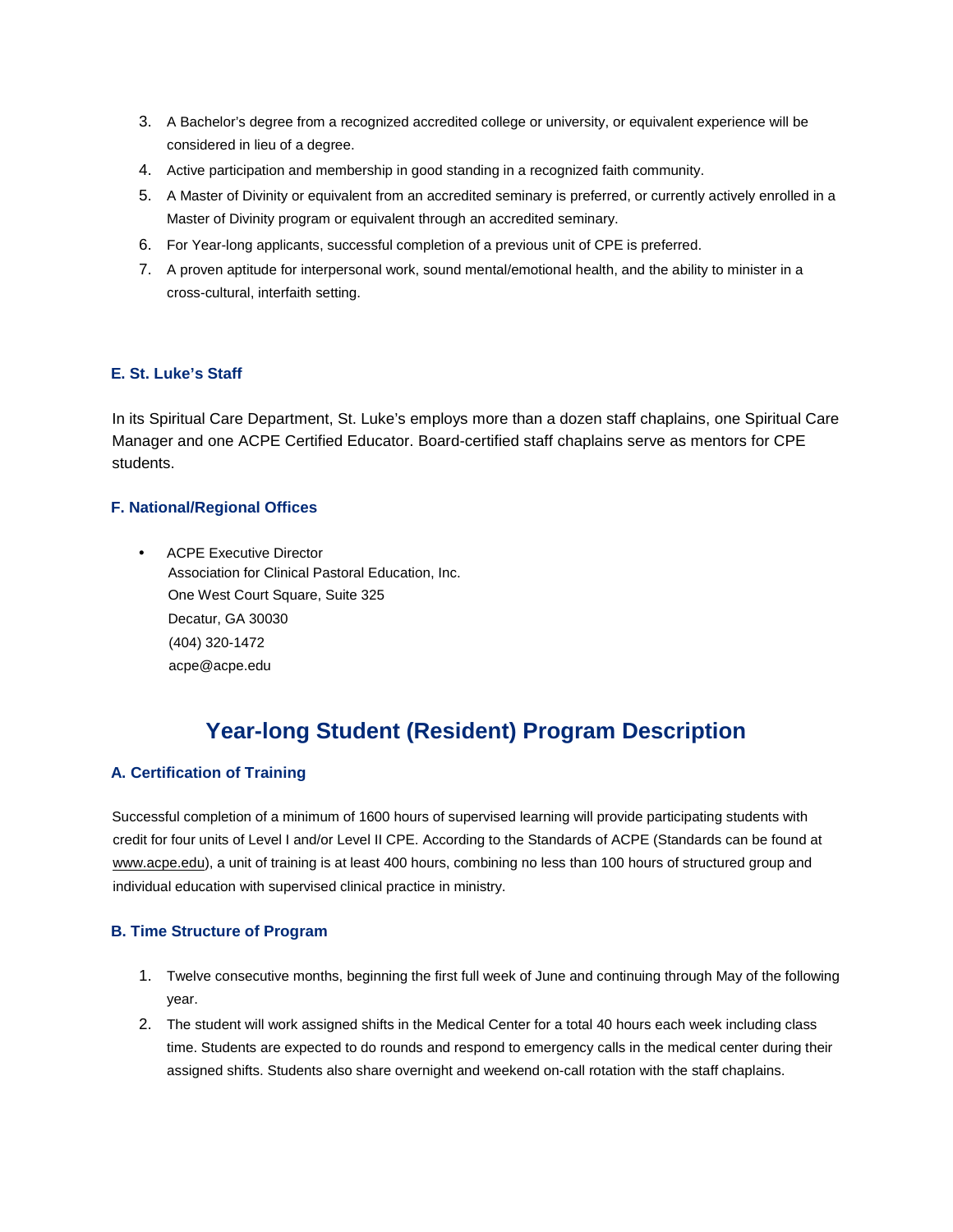- 3. Students will be required to provide pastoral care to their assigned units during their shifts and to the medical center between units and during holiday breaks as assigned, unless the student is taking paid time off.
- 4. The ACPE Certified Educator, summer students and year-long students will participate in a mid-summer retreat and/or conference for spiritual renewal and learning.

#### **C. Clinical Pastoral Assignment/Responsibility**

- 1. During orientation, students will have an opportunity to express preference for assigned patient units within St. Luke's Boise Medical Center (Boise, Idaho) and St. Luke's Meridian Medical Center (Meridian, Idaho), based on each student's learning goals and interests. Learning goals may be shared with staff chaplains who will mentor the students. During the year, based on students' learning goals and needs, assignments may be renegotiated.
- 2. The Year-long student should expect a *full* year of learning activity and not make arrangements for outside employment or other work activities.

#### **D. Seminars and Supervision**

Following an orientation period at the beginning of the first unit, there will be regularly scheduled seminars each week with a combination of the following elements:

- 1. Verbatim Seminars: One student will be responsible at each seminar for presentation of clinical materials (verbatim report) from a pastoral care visit.
- 2. Interpersonal Relations Group: Open agenda; peer group interaction for personal, professional, or interpersonal concerns.
- 3. Didactic Seminars: Each presentation will be made by the ACPE Certified Educator, staff chaplains, hospital staff or community resource persons.
- 4. Other Student Presentations, such as spiritual heritage reflections, statements of ministry and theodicy, genograms and student-led didactics will be elements of students' learning.
- 5. Creativity Labs: Throughout the unit, students will periodically participate in group activities of a creative nature, using various arts media to explore spiritual expression in relationship to self, peers and supervisor, and those to whom students provide spiritual care.
- 6. Individual Supervisory Sessions with the ACPE Certified Educator in which the agenda is primarily the student's to discuss personal and professional concerns and clarify learning issues.

#### **E. Written Work & Other Responsibilities**

- 1. Preparation of verbatim reports or other clinical material for presentation to assigned verbatim seminars.
- 2. Preparation of weekly reflections or other materials as requested for individual supervision.
- 3. Shared responsibility for interfaith worship services in rotation with CPE peers.
- 4. Written book reports may be required. The ACPE Certified Educator will make individual assignments and suggestions based on each student's interests and learning needs.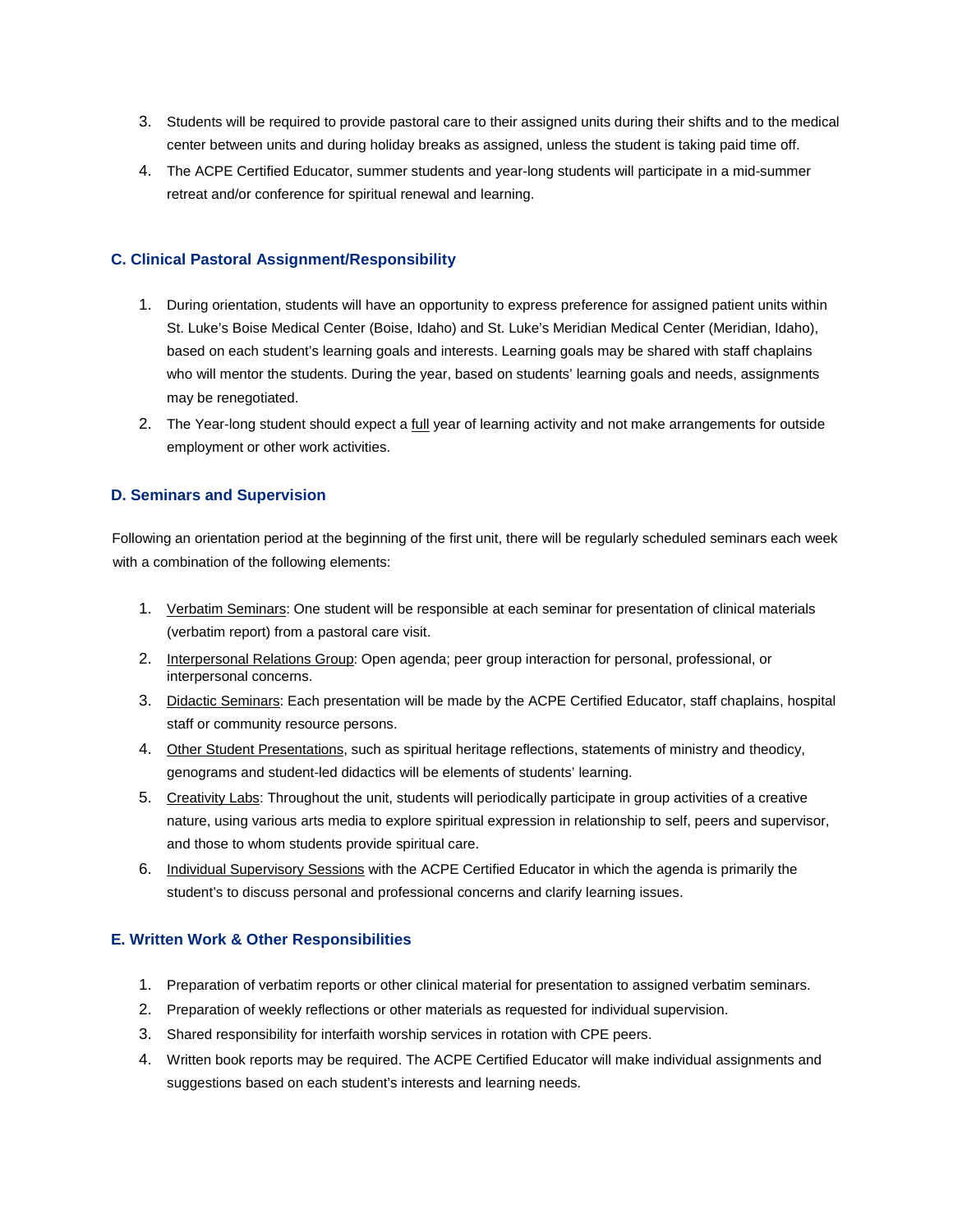- 5. Written papers may be assigned on philosophy of ministry, theodicy, personality development, spiritual care practice, and/or other topics related to the CPE experience.
- 6. Written mid-unit and final self-evaluations that assess the student's progress during each unit will be prepared and shared with the peer group.
- 7. Visitation reports that help the department with statistical measurements, continuity of care, and quality improvement.

## **F. Wage and Benefits**

The Year-long student is a non-exempt limited duration employee of St. Luke's. As such, the student receives an hourly wage.

Benefits: Medical coverage through St. Luke's, Paid Time Off (negotiated with the ACPE Certified Educator), discounts on meals at medical facilities and many other benefits that will be explained upon successful admission to the CPE Program.

**G. Costs** (Please contact St. Luke's CPE Center for specific information.)

- Application fee submitted with ACPE application (credited toward the first unit's tuition if accepted into program)
- Non-refundable deposit upon acceptance to the Year-long Program (credited toward the first unit's tuition, remaining balance due on the first day of the first unit)
- Tuition for each unit
- Books may be required during the year's training.

# **Summer Unit Program Description**

#### **A. Certification of Training**

Successful completion of a minimum of 400 hours of supervised learning will provide participating students with credit for one unit of Level I or Level II CPE. According to the Standards of ACPE (Standards can be found at www.acpe.edu.), a unit of training is at least 400 hours, combining no less than 100 hours of structured group and individual education with supervised clinical practice in ministry.

#### **B. Time Structure of Program**

- 1. The Summer Unit CPE Program will run for 11 weeks beginning the first full week of June and continuing through mid-August.
- 2. The Summer Unit student is an employee of St. Luke's and is paid an hourly wage. As a short-term temporary employee, the summer student is not eligible for benefits. Students will be assigned to work rotating shifts at the Medical Center for a total of 36 hours each week (with the exception of the initial 40 hour orientation week) including class time. Students are expected to do rounds and respond to emergency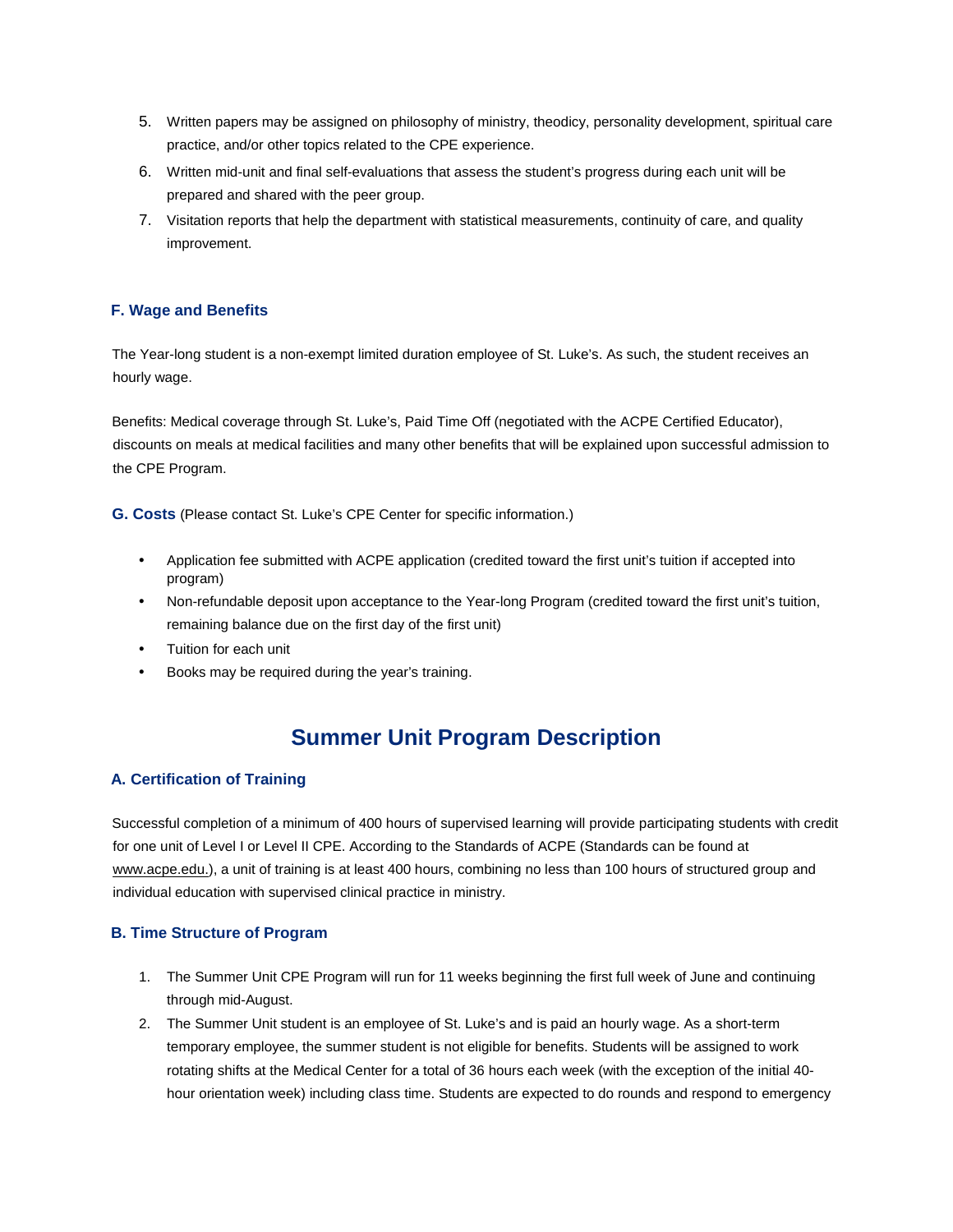calls in the medical center during their shifts. They may also share night and weekend on-call rotation with the staff chaplains and year-long students.

3. The ACPE Certified Educator, summer students and year-long students will participate in a mid-summer retreat and/or conference for spiritual renewal and learning.

## **C. Clinical Pastoral Assignment/Responsibility**

- 1. During orientation, students will have an opportunity to express preference for assigned patient units within St. Luke's Boise Medical Center (Boise, Idaho) and St. Luke's Meridian Medical Center (Meridian, Idaho), based on each student's learning goals and interests. Learning goals may be shared with staff chaplains who will mentor the students.
- 2. Students should expect a full summer of learning activity and not make arrangements for outside employment or other work activities.

## **D. Seminars and Supervision**

Following an orientation period, there will be regularly scheduled seminars each week with a combination of the following elements:

- 1. Verbatim Seminars: One student will be responsible at each seminar for presentation of clinical materials (verbatim report) from a pastoral care visit.
- 2. Interpersonal Relations Group: Open agenda; peer group interaction for personal, professional, or interpersonal concerns.
- 3. Didactic Seminars: Each presentation will be made by the ACPE Certified Educator, staff chaplains, hospital staff or community resource persons.
- 4. Other Student Presentations, such as spiritual heritage reflections, statements of ministry and theodicy, genograms and student-led didactics will be elements of students' learning.
- 5. Creativity Labs: Throughout the unit, students will periodically participate in group activities of a creative nature, using various arts media to explore spiritual expression in relationship to self, peers and supervisor, and those to whom students provide spiritual care.
- 6. Individual Supervisory Sessions with the ACPE Certified Educator in which the agenda is primarily the student's to discuss personal and professional concerns and clarify learning issues.

#### **E. Written Work & Other Responsibilities**

- 1. Preparation of verbatim reports or other clinical material for presentation to assigned verbatim seminars.
- 2. Preparation of weekly reflections or other materials as requested for individual supervision.
- 3. Shared responsibility for interfaith worship services in rotation with CPE peers.
- 4. Written book reports may be required. The ACPE Certified Educator will make individual assignments and suggestions based on each student's interests and learning needs.
- 5. A statement of ministry and theodicy, which reviews the student's theological understanding of ministry and of suffering in the world.